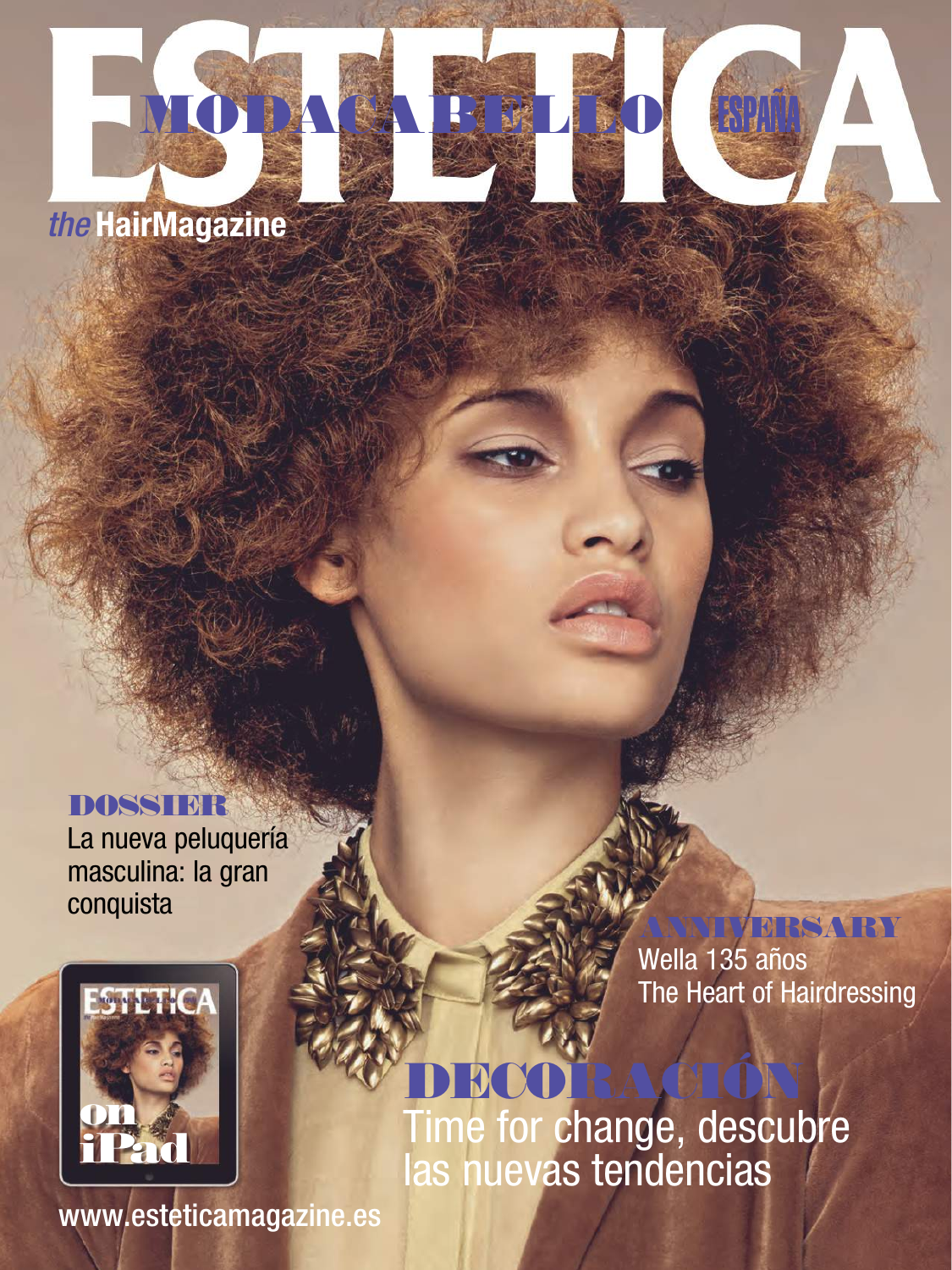# **ESTETICADESIGN**

2

## **Around** the World

**Ard Wilde** 

ocal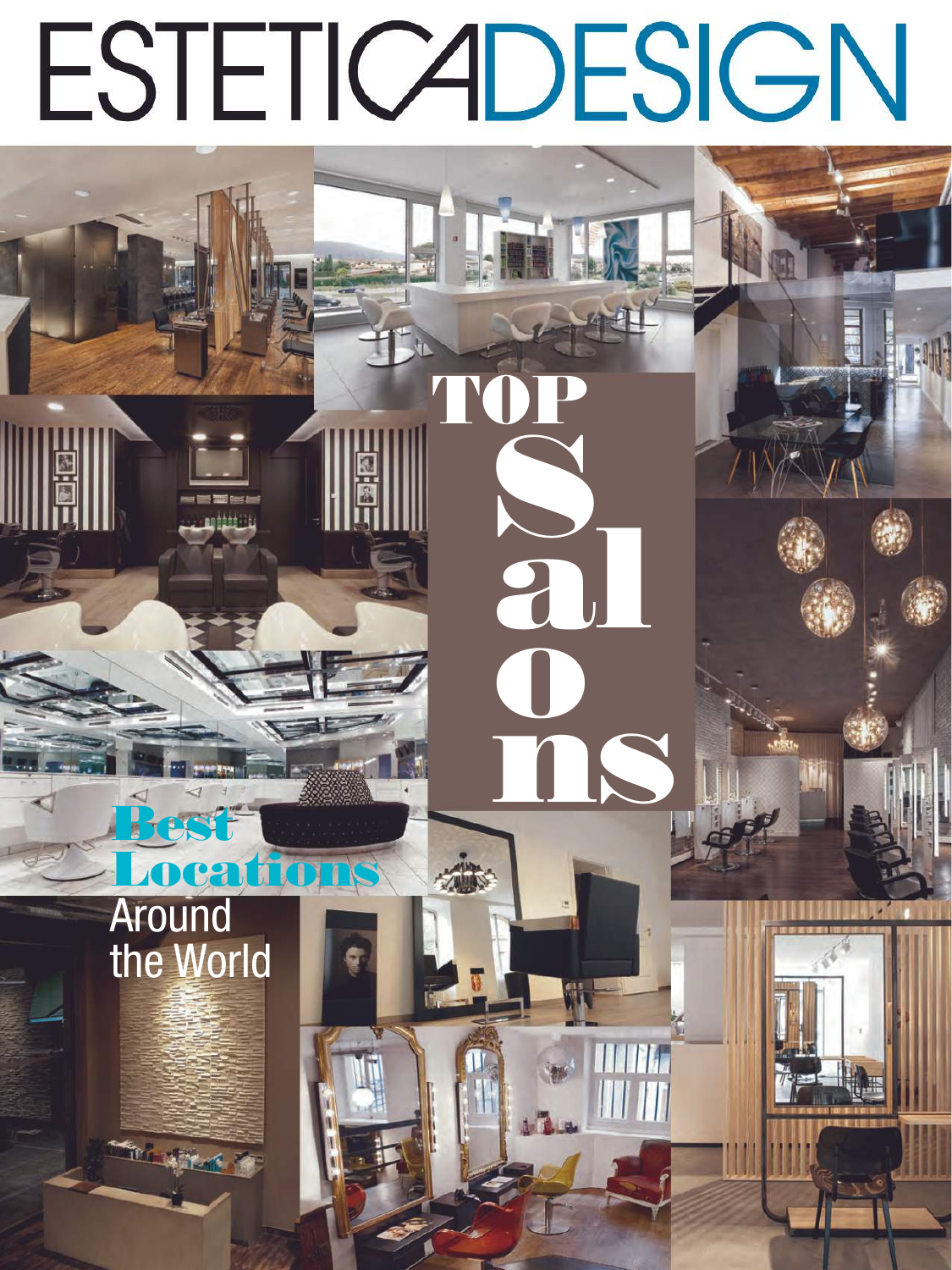# Hair and Art in unity

here's a place in Barcelona where the boundaries between hairdressing and art are extremely fuzzy. This is Noguera Hair & Art Salon, owned by Juanm

by Juanma Noguera Moreno, a hairstylist and painter who hired the Cm<sub>2</sub> Disseny architects to renovate the two-floor salon. The ground floor is dedicated to women's hairdressing and relaxation, whilst the top floor is a barber area complete with beauty booths. The salon concept is an art gallery - complete with minimalist furnishing, neutral colour combinations, and an airy workspace where modern pieces are merged with natural materials or vintage details.



Spain